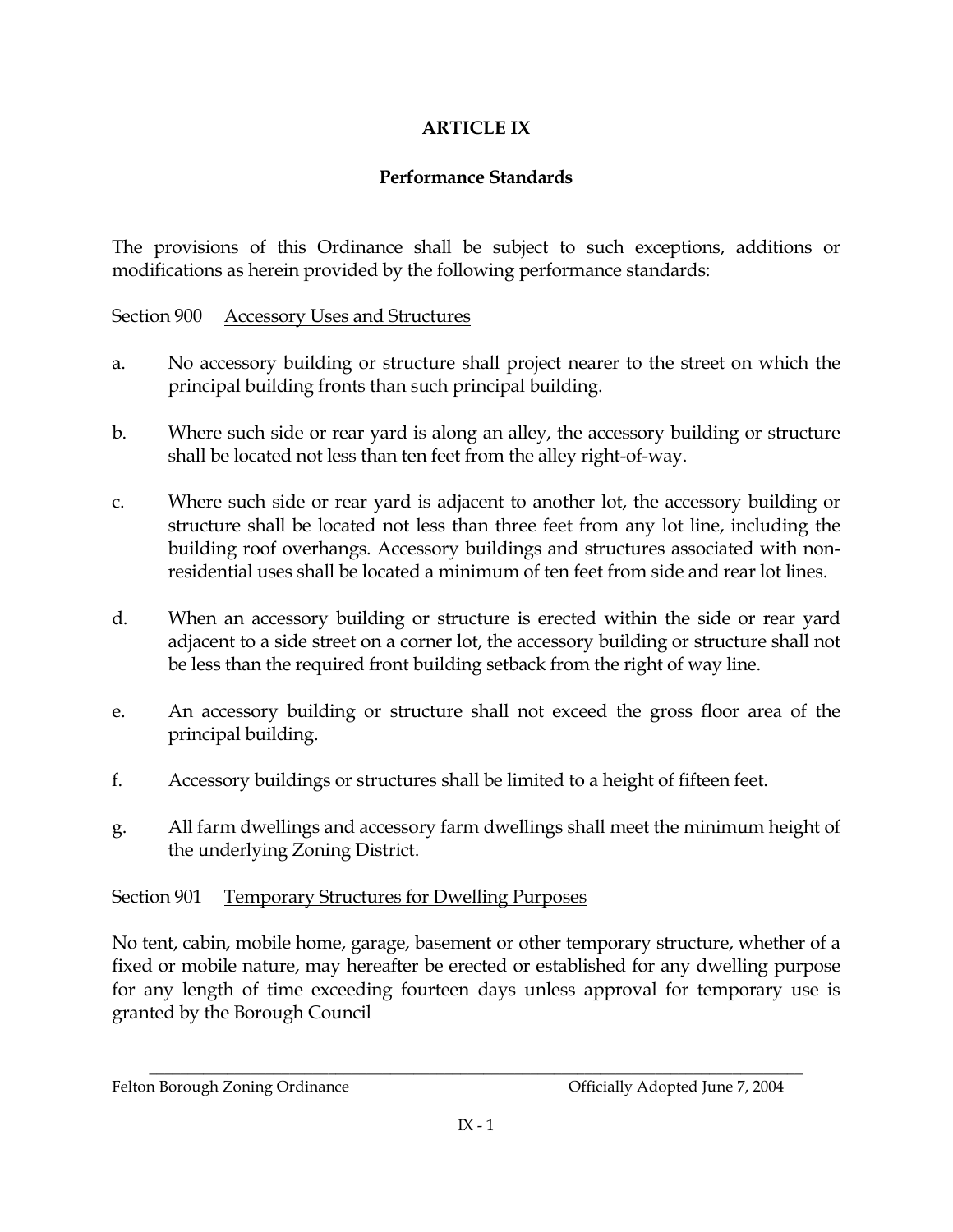#### Section 902 Water Supply and Sewerage Facilities Required

In the interest of protecting the public health, safety and welfare, every premise, used in whole or in part for dwelling, commercial or recreational business or industrial purposes shall be provided with both a safe and sanitary water supply, a minimum of one bathroom per premise, and a safe and sanitary means of collection and disposal of Such facilities shall conform to the minimum commercial and industrial waste. requirements set forth by the Pennsylvania Department of Environmental Protection.

#### Section 903 **Exceptions**

#### Height Exceptions:  $a<sub>r</sub>$

The height limitations of this Ordinance shall not apply to barns, church spires, silos, belfries, cupolas, and domes not used for human occupancy nor to chimneys, ventilators, skylights, water tanks, bulkheads and similar features, and necessary mechanical appurtenances usually carried above the roof level. Such features, however, shall be erected only to such height as is necessary to accomplish the purposes that they are to serve and then only in accordance with any other government regulations.

#### $<sub>b</sub>$ </sub> Front-yard Exception

Where at least two adjacent buildings within one hundred feet of a property are setback a lesser distance than that required or permitted, the average of the lesser distances becomes the required front setback for the property.

#### Zero Lot line  $C<sub>1</sub>$

In the Commercial/Industrial and Village Center Districts no side yard shall be required between two or more commercial uses that adjoin side to side, when the two buildings are proposed to be attached to each other. Where zero lot line development is proposed, the property line shall act as a dividing wall between the two buildings and shall be constructed to National Fire Protection and or applicable building codes standards. A written agreement shall be singed by both property owners recognizing the zero lot line development and such agreement shall be recorded in the York County Recorders' Office prior to issuance of a zoning permit, or recordation of a land development plan.

#### Section 904 Corner Lots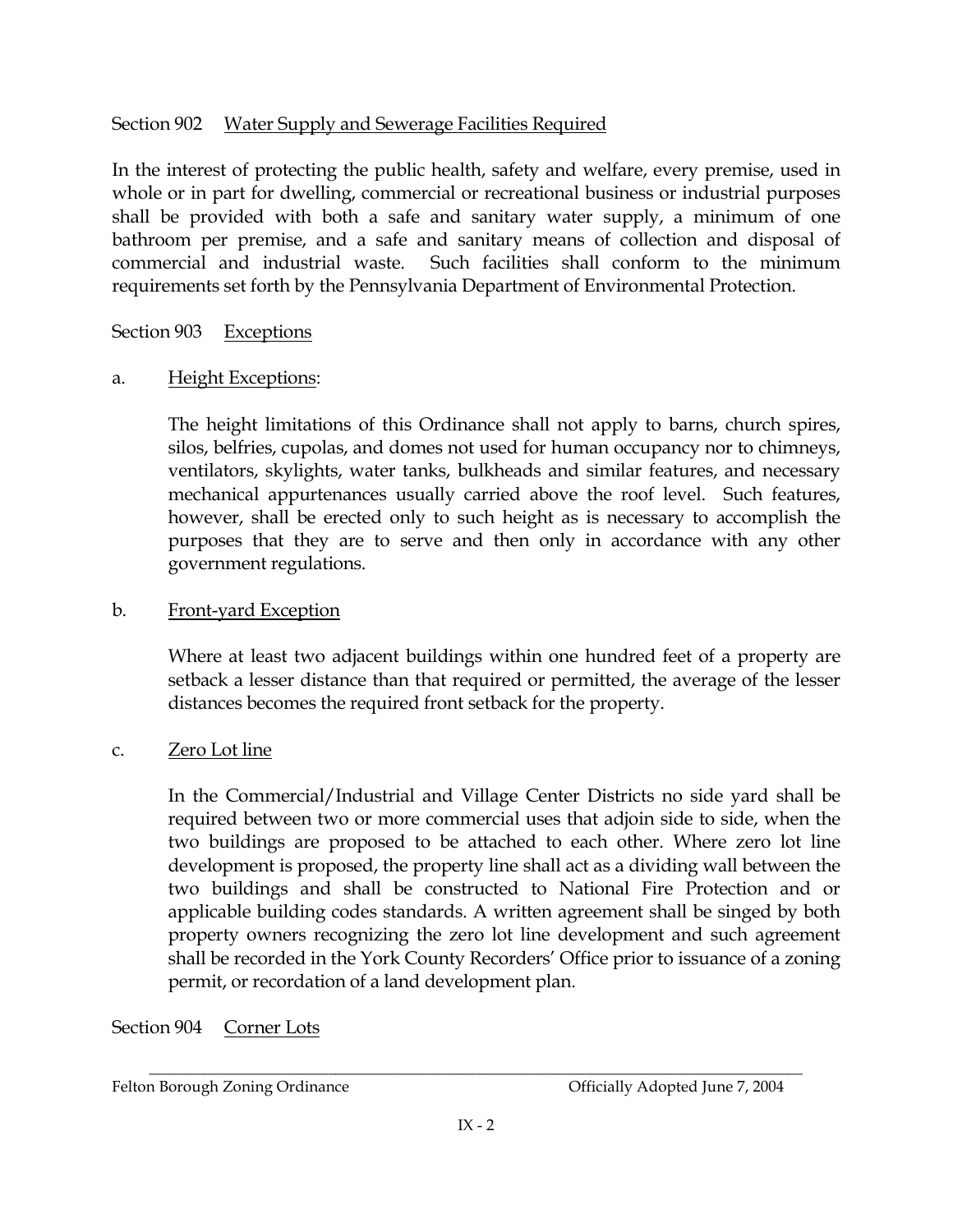- At all street intersections in all Districts, no obstructions to vision exceeding 30 a. inches in height above the edge of the street shall be erected or maintained on any lot within the triangle formed by the centerline of the roadways and a line drawn between points along such centerlines lines 75 feet distant from their point of intersection.
- $\mathbf{b}$ . On a corner lot, front yards are required on all street frontages, and one yard other than the front yards shall be deemed to be a rear yard and the other or others, side yards.

Section 905 Through Lots

Where a lot extends through from street to street, the applicable front yard regulations shall apply on both street frontages.

Section 906 Driveways

All driveways shall be located and constructed in accordance with the requirements of The Pennsylvania Department of Transportation for state roadways, and the York County Subdivision and Land Development Ordinance for Borough roads.

Section 907 Fences and Walls

- Fences and walls (including retaining walls) may be erected, altered, and a. maintained within all yards.
- $\mathbf{b}$ . No wall, fence, sign or other structure shall be erected or altered and no hedge, trees, shrubs or other growth shall be maintained or permitted which may cause danger to traffic or a street or public road by obscuring the minimum required sight distance.
- No fence, wall or other structure shall be erected or maintained within the right-of-C. way of any street or drainage easement. If a fence is erected in such a right-of-way or easement and needs to be removed for maintenance or repair by the Borough, the owner shall have sole responsibility for the replacement of the fence.
	- 1) Any fence or wall in the front yard shall not exceed three and one half feet in height.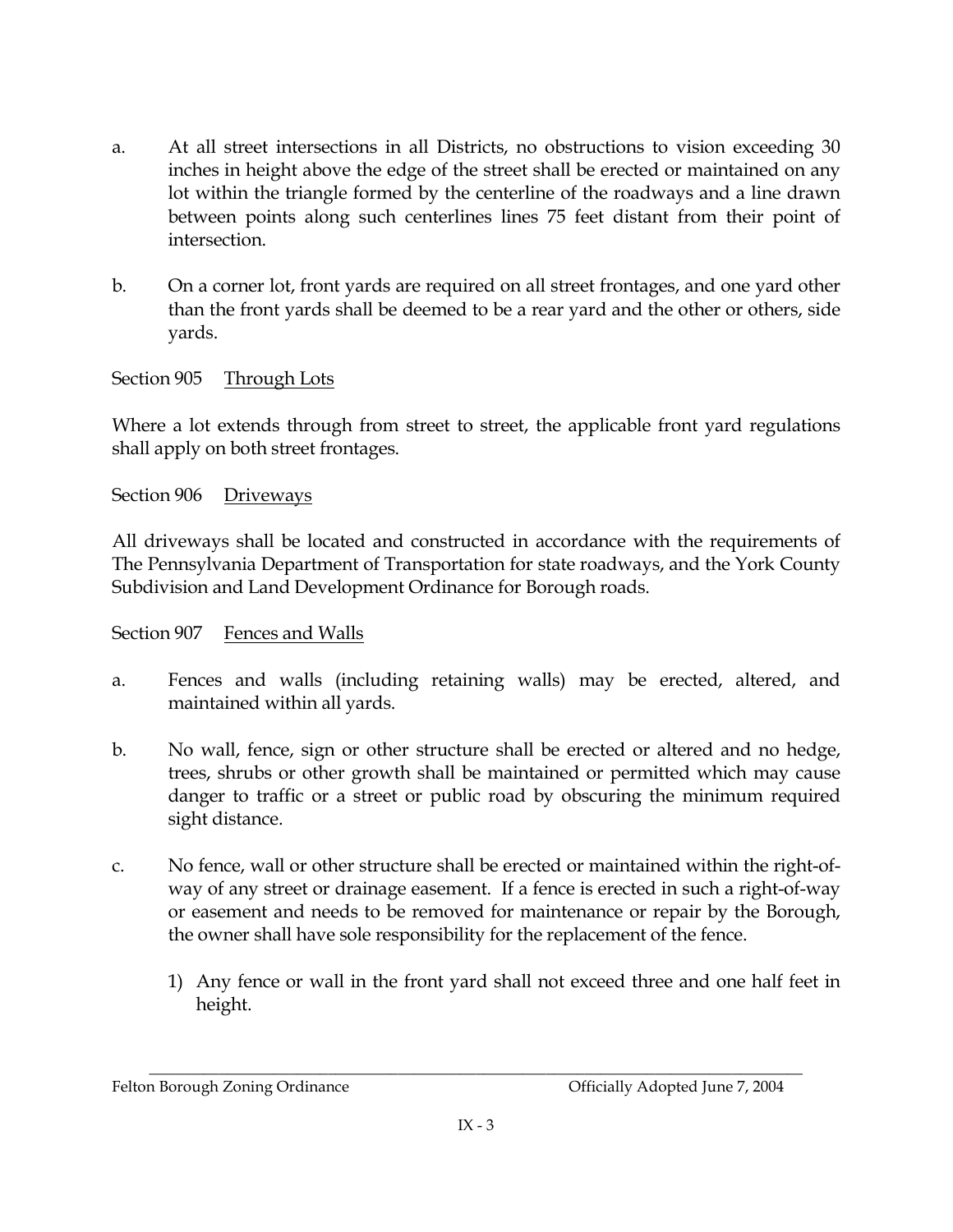2) Any fence or wall in the side yard or rear yard may be six feet or more in height, provided that any fence or wall exceeding six feet in height shall contain openings therein equal to 50% of the area of that portion of the fence or wall exceeding six feet.

### Section 908 Landscaping and Screening

**Landscaping** a.

> Any part or portion of a site which is not used for buildings or other structures, loading and parking spaces and aisles, sidewalks and designated storage areas shall be planted and maintained with landscaping.

#### $\mathbf{b}$ . **Planting Strip**

All commercial, industrial and nonresidential uses shall be separated from all side and rear property lines and all street right-of-way lines by a planting strip having a minimum width of ten (10) feet measured from the property line or right-of-way line. The planting strip may be included in the required yard space.

- 1) Said planting strip shall be planted in grass, shrubbery, trees or other plant material, but in no case shall these areas be paved or covered by an impervious surface.
- 2) Said planting strip shall only be broken by approved driveway entrances or exits.

#### **Screening**  $C_{\bullet}$

The following materials or combination thereof may be used: evergreens (trees, hedges, or shrubs), walls, fences, earth berms, or other approved similar materials. Any wall or fence shall not be constructed or corrugated metal, corrugated fiberglass, or sheet metal. Screening shall be arranged so as to block the ground level views between grade, and a height of six (6) feet. Landscape screens must achieve this visual blockage within two (2) years of installation. Screening requirements shall be applicable under the following circumstances:

1) Where a proposed commercial, industrial, or institutional use abuts an existing residential use or residential district.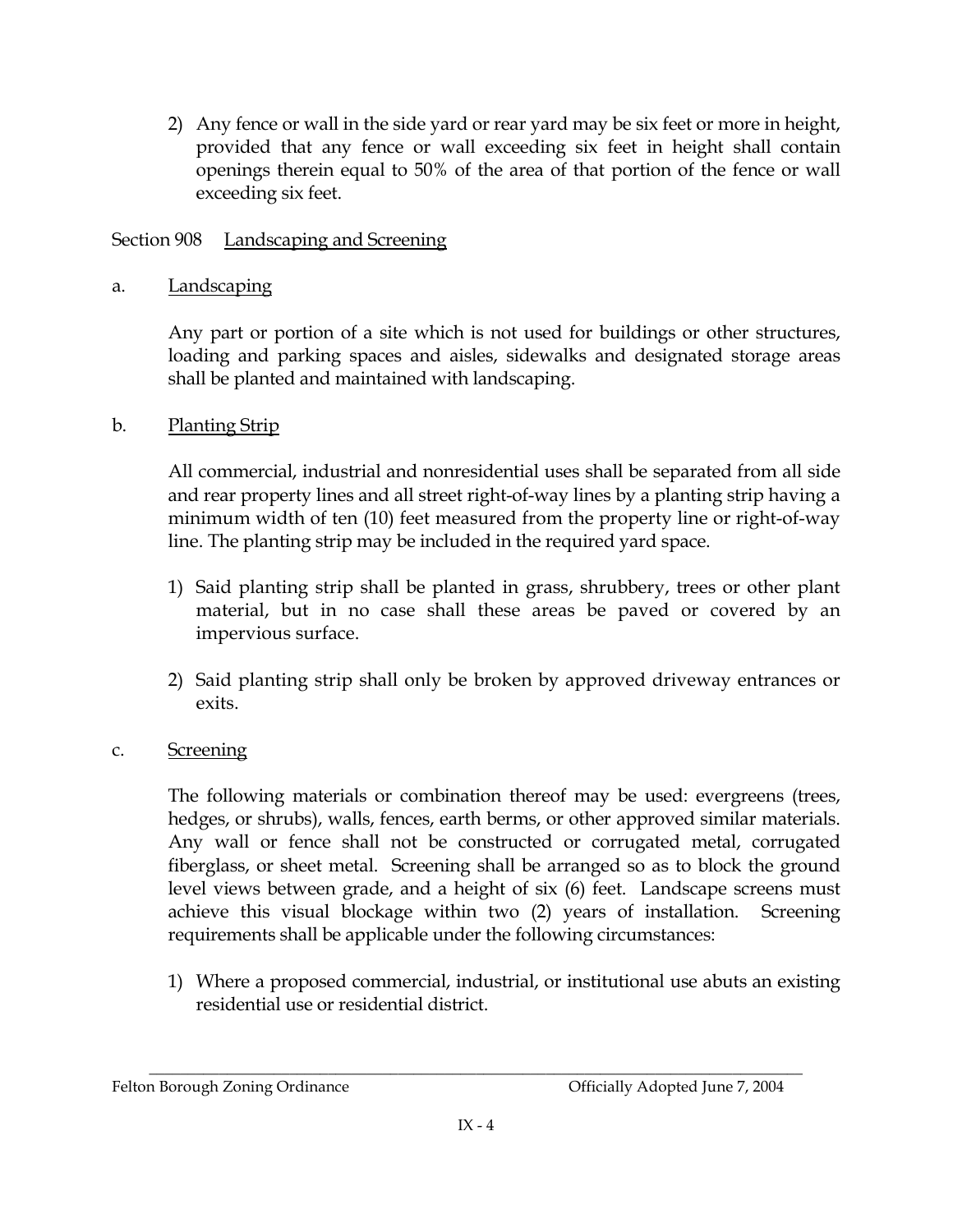- 2) Where any proposed multi-family residential use abuts an existing singlefamily detached, single-family semi-detached, two-family detached or twofamily semi-detached dwelling.
- 3) Any other instances where screening is required by this Ordinance or by the Borough.

### Section 909 **Private Outdoor Swimming Pools**

Every private outdoor swimming pool must conform to all applicable requirements of state law and in addition, the installation or construction of a private outdoor swimming pool with a surface area of one hundred fifty (150) square feet or more or a depth in excess of two (2) feet must comply with the following requirements:

- The pool shall be completely surrounded by a fence or wall not less than four (4) a. feet nor greater than eight (8) feet in height and be constructed as not to have openings, holes or gaps that a sphere with a diameter of four inches cannot pass through, except for doors and gates. All gates or doors opening through said fence or wall shall be erected, maintained and provided with a self-closing, reach-over self-latching gate to prevent unauthorized use of the pool and to prevent accidents. However, if the top of the pool wall is more than three and one-half feet  $(3'-6'')$ above the finish grade level, then a fence is not required, provided that all points of access to said pool are adequately protected, and any access ladder shall be fold-up type or removable.
- $<sub>b</sub>$ </sub> Pools and pumps can be installed in the rear yard building setback, but not in the front yard, or the side yard building setback.
- Except as provided for in d) below, pools and pumps may encroach on the required C. rear yard setback to a point not less than ten (10) feet from the property line. This shall apply to both in-ground and above-ground pools.
- d. Appurtenances, if at or below ground level, may extend to the rear property line or right-of-way line. Diving boards may encroach into the required rear yard setback to a point of not less than five (5) feet from the property line.
- All lighting fixtures for a private swimming pool shall be installed so as to comply e. with all applicable safety regulations and shall be shielded so as to prevent any direct beam of light from shining on any adjoining property.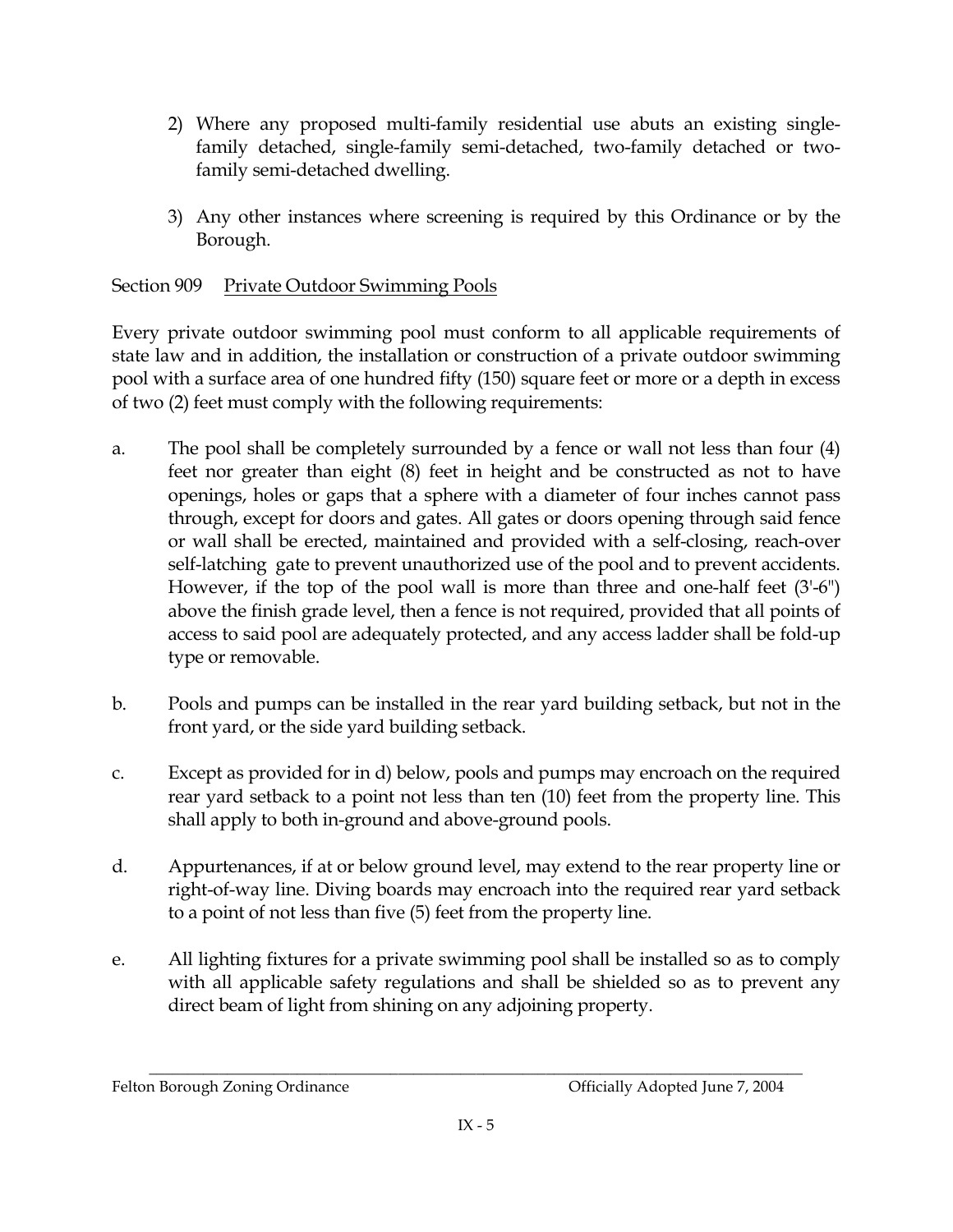$f$ No overhead utility lines shall be carried across any swimming pool or wading area.

Section 910 Illumination

The following standards shall apply to all exterior light fixtures within the Borough, except street lighting and associated traffic devices provided by a public utility or governmental entity within a public right-of-way.

- The light from any luminary shall be directed downward and shaded, shielded or a. directed to prevent direct light from being cast beyond an angle of 35 degrees from a downward vertical axis, and to prevent glare or other objectionable problems to surrounding areas. Unshielded lamps, bulbs and tubes are not permitted, except for residential base-mounted lamps and driveway post lamps utilizing 60 watt or lesser wattage light bulbs (specifically not including spotlight or floodlights).
- b. Lighting shall be designed so that the illumination does not exceed one-tenth (0.10) foot-candles beyond the property line from which the lighting originates.
- Except for public street lights and traffic lights, freestanding lighting fixtures shall C. not exceed thirty (30) feet in height. Security or floodlighting may exceed this height requirement when attached to a building provided that such lighting shall be arranged and installed to deflect and focus lights away from adjacent properties.
- $d_{\cdot}$ No luminaries shall have any blinking, flashing or fluttering lights or other illuminating device that has a changing light intensity, brightness or color, nor will any beacon lights be permitted, except for temporary holiday lighting.
- Neither the direct or reflected light from any luminary shall create a disabling glare e. causing traffic hazards to motor vehicle operators or public thoroughfares.
- f. Parking areas shall be lighted using support poles; lighting standards and luminaries, or building mounted lights. The fixtures shall be located within or adjacent to parking areas, in raised traffic islands, parking bay separators, adjacent landscape areas, or on the exterior side and rear walls of buildings. Poles, standards or luminaries shall be located so as not to be damaged by automobiles being parked (front overhang - minimum 39 inches; rear overhang - minimum 60 inches).
- Levels of lighting in pedestrian and vehicular use areas should adhere to the g. following standards: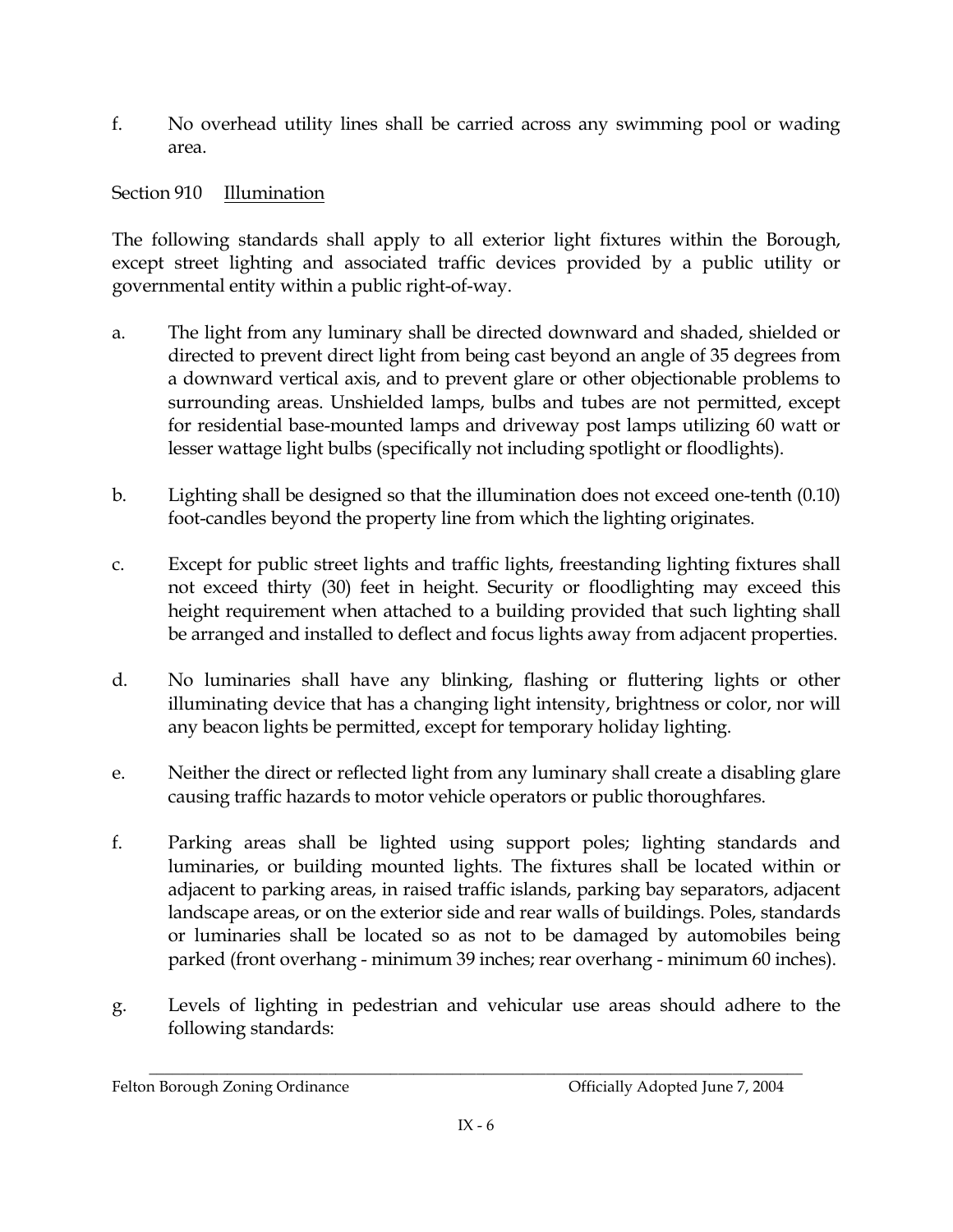|                                                 | Minimum Average   |
|-------------------------------------------------|-------------------|
| <b>Type of Development</b>                      | Foot-candle Level |
|                                                 |                   |
| Pedestrian Walkways and Sidewalks               | $0.2 - 0.4$       |
| <b>Residential Streets</b>                      | $0.4 - 0.6$       |
| Multi-Family Developments                       | $0.6 - 0.8$       |
| Signs required to be Illuminated                | $0.6 - 1.2$       |
| Recreational/Institutional Activity             | $1.0 - 1.2$       |
| Industrial/Office Campus Areas and Parking Lots | $0.5 - 1.0$       |
| <b>Commercial Areas and Parking Lots</b>        | $0.5 - 1.0$       |

h. Where possible, short post lighting should be incorporated to reduce glare. Any divergence from the above quantities shall still remain within the limits of the Standards of the (I.E.S.).

Section 911 Outdoor Storage

- $a<sub>1</sub>$ No storage shall be permitted within the front yard of any lot.
- $\mathbf{b}$ . Outside storage of raw materials and/or finished products shall be permitted only within the buildable area of the lot to the rear of the front building wall of the principal building, and shall not exceed ten (10) feet in height in residential districts and twenty (20) feet in height in other districts.
- No flammable or explosive liquids, solids or gases shall be stored in bulk (in  $C<sub>1</sub>$ quantity greater than 275 gallons) above ground, except for tanks of fuel (1) directly connected to energy or heating devices or (2) used in conjunction with active agricultural, commercial or construction activities. A list of such liquids, solids or gases stored on site shall be supplied to the appropriate fire companies serving the Borough.
- $d.$ No structure or land shall be used or developed, and no structure shall be located, extended, converted or structurally altered unless the applicant takes all reasonable measures to minimize the impacts of the above ground and underground storage of heating oil, gasoline, diesel fuel, chemical solutions or other substances which, if released, would constitute pollutants to surface water or groundwater.

Section 912 Noise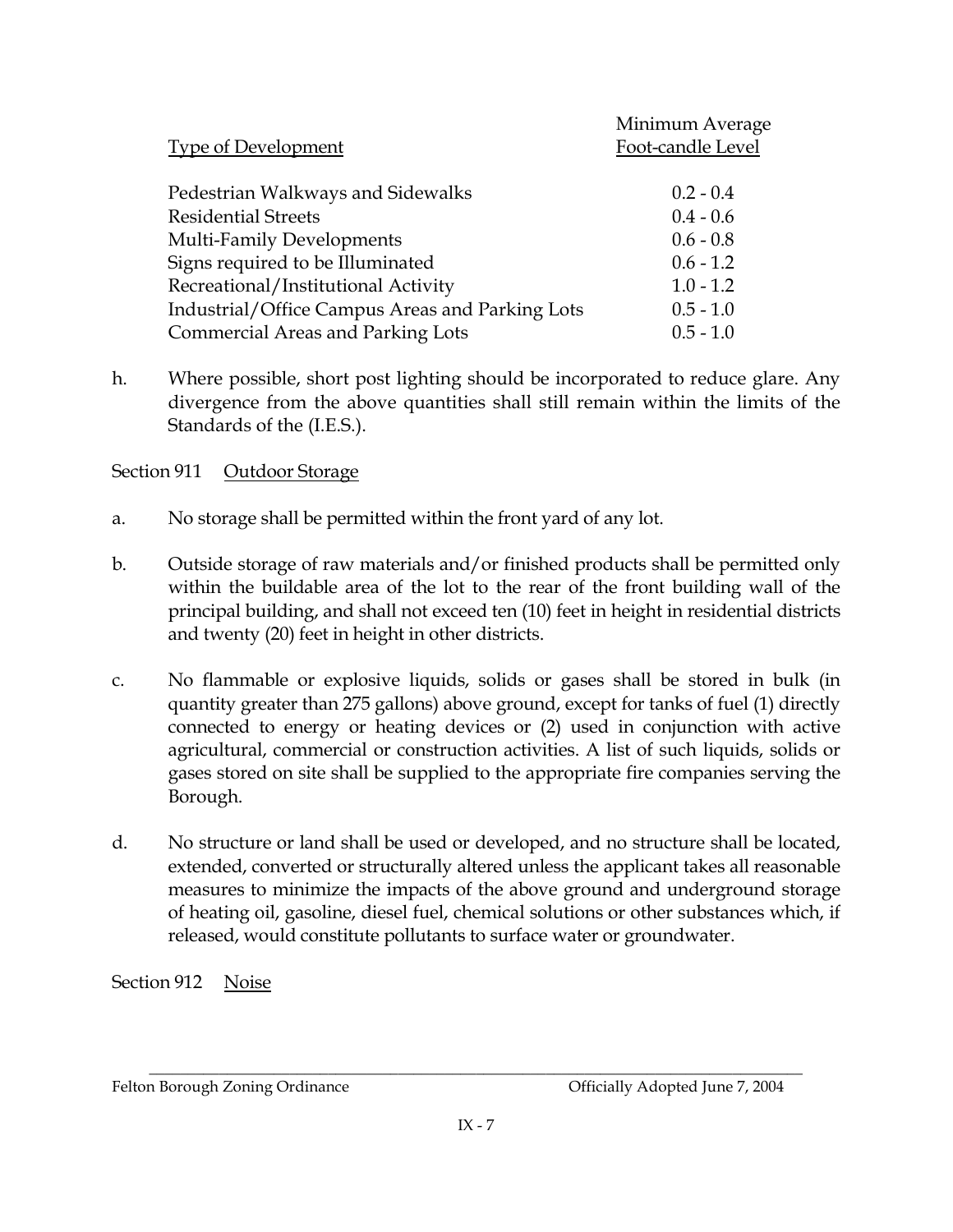For all preliminary subdivision plans, and land development plans, and all uses  $a<sub>r</sub>$ and activities, unless elsewhere regulated, the sound-pressure level for shall not exceed the decibel limits in the octave bands designated in the following table and shall comply with the following standards:

Permitted decibel levels: At no point at or beyond the property line shall the measured sound level exceed the maximum permitted sound levels designated in the table below:

|                                  | Maximum Permitted Sound Level in |                |
|----------------------------------|----------------------------------|----------------|
| Decibels along the Property Line |                                  |                |
| Octave Band                      | Residential                      | Nonresidential |
| Cycles Per Second                | <b>Districts</b>                 | Districts      |
| $0$ to $75$                      | 67                               | 73             |
| 75 to 150                        | 62                               | 68             |
| 150 to 300                       | 58                               | 64             |
| 300 to 600                       | 54                               | 60             |
| 600 to 1,200                     | 49                               | 55             |
| 1,200 to 2,400                   | 45                               | 51             |
| 2,400 to 4,800                   | 41                               | 47             |
| Over 4,800                       | 37                               | 43             |

- Measurement. Sound levels shall be measured with a sound-level meter and b. associated octave band filter manufactured in accordance with the American National Standards Institute (ANSI). Noises capable of being measured shall be those noises that cause rapid fluctuations of the sound-level meter with a variation of no more than plus or minus two decibels. Noises incapable of being measured, such as those of irregular and/or intermittent nature, shall be controlled so as not to become a nuisance to adjacent uses.
- Exemptions. The following activities or sources are exempt from these noise C. standards:
	- 1) Aircraft operations
	- 2) Construction or routine maintenance of public service utilities
	- 3) Church bells or chimes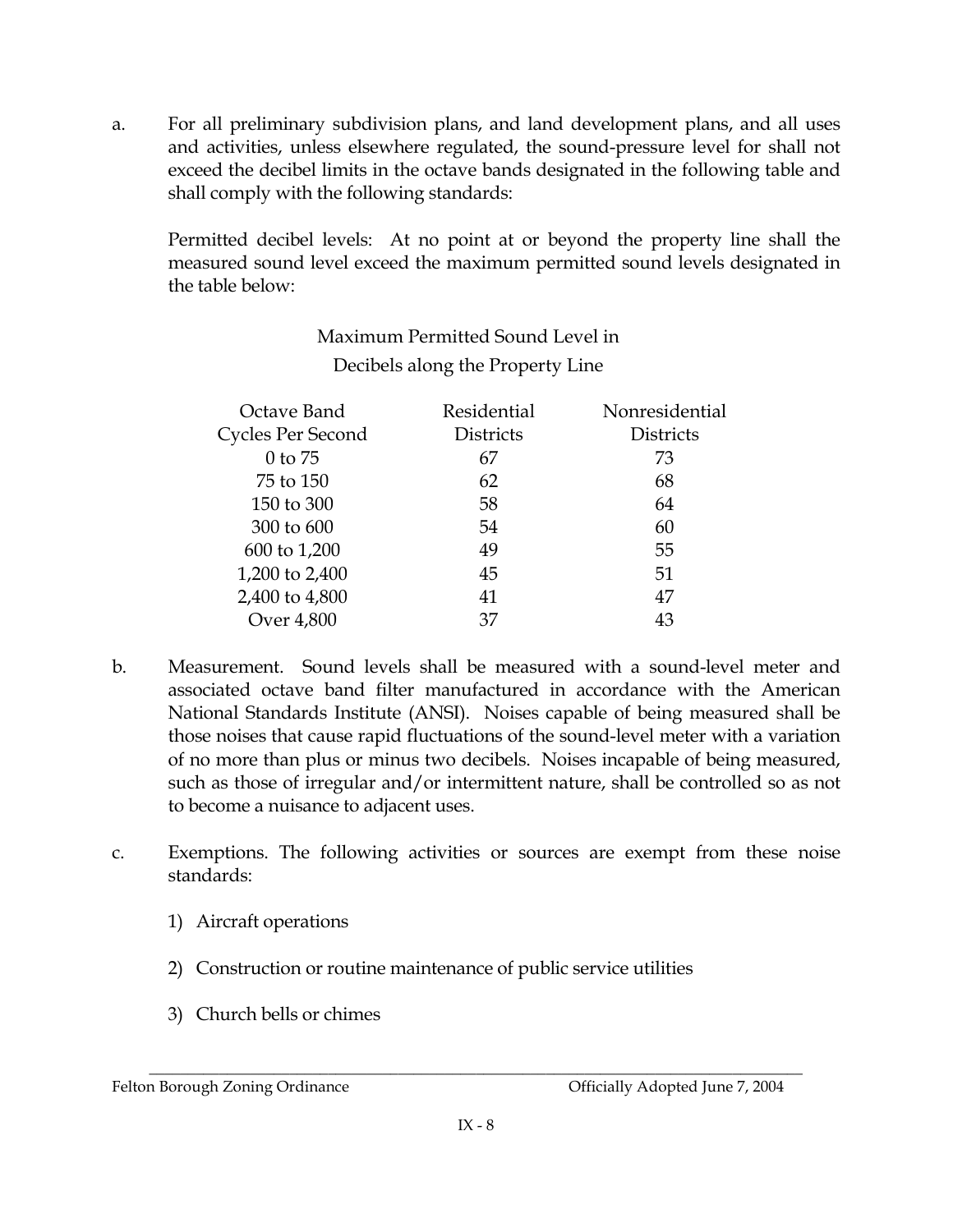- 4) The emission of sound for the purpose of alerting persons of an emergency, or the emission of sound in the performance of emergency work
- 5) Occasionally used safety signals, warning devices and emergency pressure relief values
- 6) Activities covered by the following: stationary signaling devices, domestic power tools, air-conditioning and air-handling equipment for residential purpose, operating motor vehicles, and refuse collection vehicles.
- 7) The un-amplified human voice.

### Section 913 Satellite Dish Antenna:

Any accessory structure capable of receiving, for the sole benefit of the principal use, radio or television signals from a transmitter or transmitter relay located in planetary orbit shall be subject to the following constraints:

- Such devices shall not be placed within any required setback area.  $a<sub>1</sub>$
- $\mathbf{b}$ . Satellite dish antenna must be located in a side or rear yard only.
- No ground-mounted dish antenna on any residential lot can exceed an overall C. diameter of twelve (12) feet or an overall height of fifteen (15) feet.
- $d_{\cdot}$ Only one antenna is permitted per building lot.
- Satellite dish antenna's less than twenty-four (24") in diameter are exempt from e. these provisions.

## Section 914 Minimum Habitable Floor Area

All dwelling units must conform to the minimum habitable floor area as follows:

- Single Family Detached Structures: Six Hundred (600) square feet per dwelling  $\mathbf{a}$ unit.
- $h_{-}$ Structures with two (2) or more dwelling units: In the case of structures containing dwelling units with one (1) bedroom, the minimum habitable floor area shall be four hundred (400) square feet. In the case of structures containing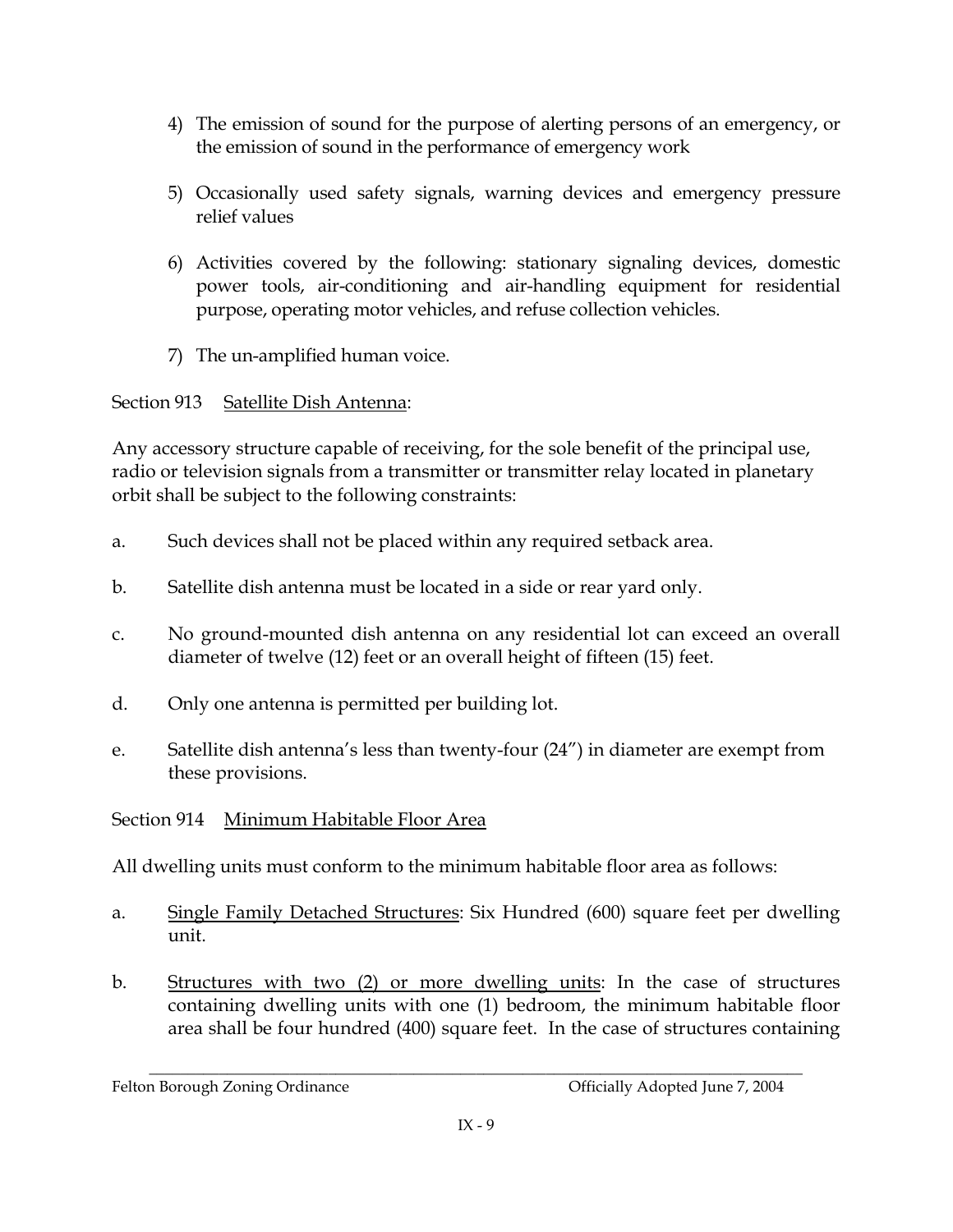dwelling units with more than one (1) bedroom, the minimum habitable floor area of such dwelling unit shall be increased by not less than one hundred (100) square feet for each additional bedroom.

No more than two (2) occupants and generally having one (1) but not more than  $C<sub>1</sub>$ two (2) rooms, shall have a floor area not less than three hundred (300) square feet, which includes an enclosed area for a water closet, lavatory, and a bathtub or shower. Also, the apartment must provide a cooking unit, baking unit, sink, refrigerator, storage cupboards with shelving for utensils, and closets for food and clothing. An additional one hundred (100) square feet of floor area is required for each occupant over two living in an efficiency apartment.

## Section 915 Demolition

Demolition of any structure must be completed within three (3) months of the issuance of a permit. Completion consists of tearing the structure down to grade, filling any resulting cavity to grade and removing all resulting materials from the lot. A structure may be partly demolished only if a building remains and the demolition of the part is completed as required in the previous sentence. All evidences of the structure that was demolished must be removed from the exterior surfaces of the remaining building.

### Section 916 Division of Built On Lots

No lot may be formed from part of a lot occupied by a building unless each newlycreated lot will meet all the applicable provisions of this Ordinance.

## Section 917 Lots of Record

On a lot held in single and separate ownership on the effective date of this Ordinance or any amendment thereto, which does not fulfill the regulations for the minimum lot area and/or lot width for the zone in which it is located, a building may be erected, altered and used and the lot may be used for a conforming (permitted) use providing the setback requirements are not less than the minimum specified herein for the zone in which the lot is located.

## Section 918 Status of Subdivision or Land Development Plan

From the time an application for approval of a subdivision or land development plan, whether preliminary or final, is duly filed as provided in the York County Subdivision and Land Development Ordinance, and while such application is pending approval or